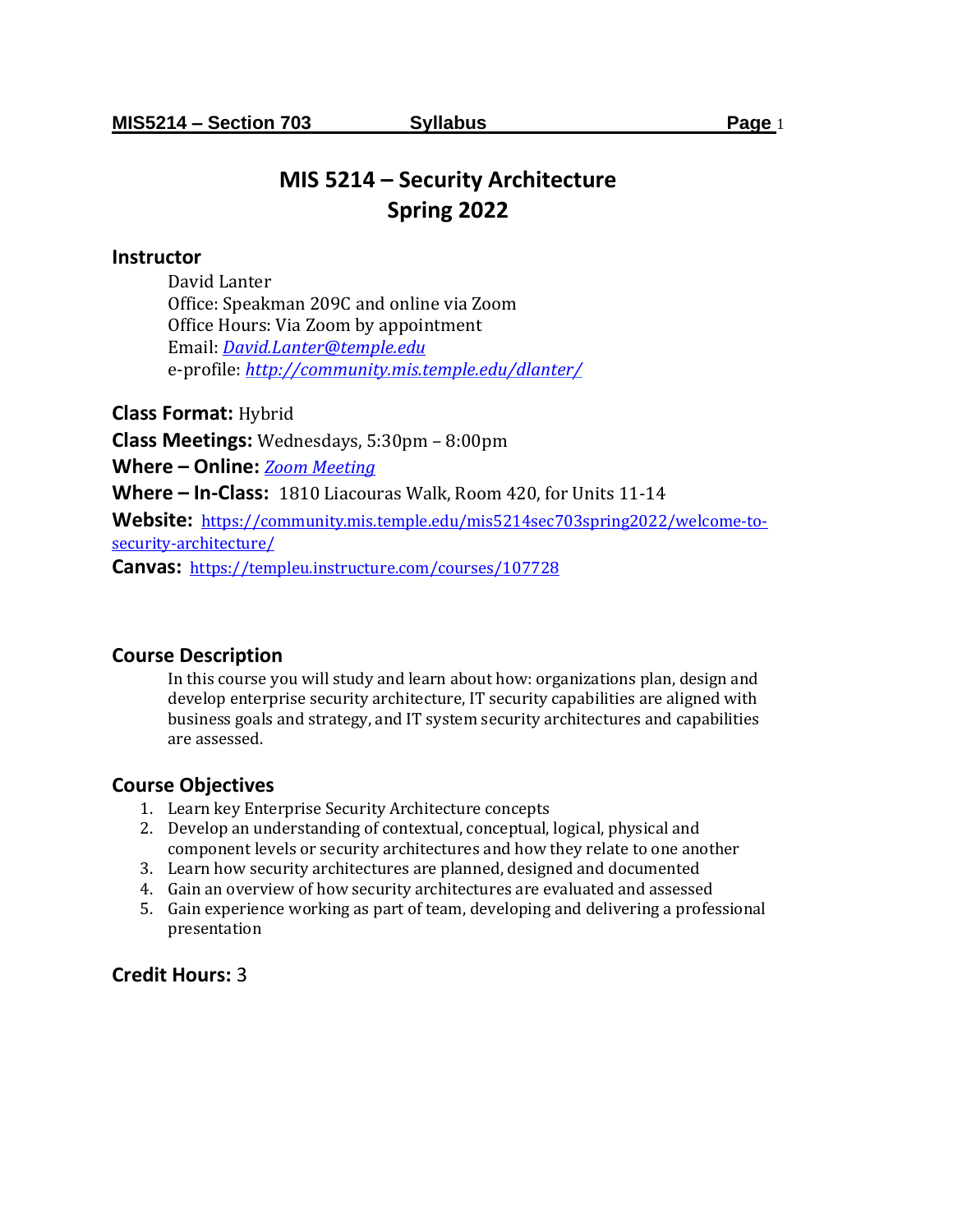# **Textbook and Readings**

- **[Corporate Computer Security](https://www.pearson.com/store/p/corporate-computer-security/P100002649199/9780135823248)**, 5th Edition, 2021, Boyle, Randall J. and Panko, Raymond R., Pearson, ISBN-13: 9780135823248
- Weekly readings described under READING below Class Schedule can also be found under the SCHEDULE menu on the class website, including:
	- o National Institute of Standards and Technology (NIST) Special Publication 800 Series documents describing federal government security policies, procedures and guidelines
	- o Federal Information Processing Standards (FIPS)
	- o Federal Risk and Authorization Management Program (FedRAMP) documents and templates
	- o Articles from OWASP, Microsoft, U.S. Department of Homeland Security, and other sources
- Case studies and a reading are available as a course pack for purchase from Harvard Business Publishing available at: <https://hbsp.harvard.edu/import/897080>

# **Class (Unit) Schedule**

| Unit #         | <b>Topics</b>                                         | Date                                                                                            |
|----------------|-------------------------------------------------------|-------------------------------------------------------------------------------------------------|
| $\mathbf{1}$   | Introduction                                          |                                                                                                 |
|                | The Threat Environment                                | 1/12<br>1/19<br>1/26<br>2/2<br>2/9<br>2/16<br>2/23<br>3/2<br>3/9<br>3/16<br>3/23<br>3/30<br>4/6 |
| $\overline{2}$ | <b>System Security Plan</b>                           |                                                                                                 |
| 3              | Planning and Policy                                   |                                                                                                 |
|                | Case Study 1 "A High-Performance Computing Cluster    |                                                                                                 |
| 4              | Under Attack: The Titan Incident"                     |                                                                                                 |
|                | Cryptography                                          |                                                                                                 |
| 5              | <b>Secure Networks</b>                                |                                                                                                 |
| 6              | Firewalls, Intrusion Detection and Protection Systems |                                                                                                 |
| 7              | <b>Mid-Term Exam</b>                                  |                                                                                                 |
|                | <b>Spring Break</b>                                   |                                                                                                 |
| 8              | Case Study 2 "Data Breach at Equifax"                 |                                                                                                 |
|                | <b>Access Control</b>                                 |                                                                                                 |
| 9              | <b>Host Hardening</b>                                 |                                                                                                 |
| 10             | <b>Application Security</b>                           |                                                                                                 |
| 11             | Data Protection                                       |                                                                                                 |
| 12             | Incident and Disaster Response                        |                                                                                                 |
| 13             | <b>Team Project Presentations</b>                     | 4/13                                                                                            |
|                | <b>Team Project Presentations</b>                     | 4/20                                                                                            |
| 14             | <b>Course Review</b>                                  |                                                                                                 |
|                | <b>Final Exam</b>                                     | 4/27                                                                                            |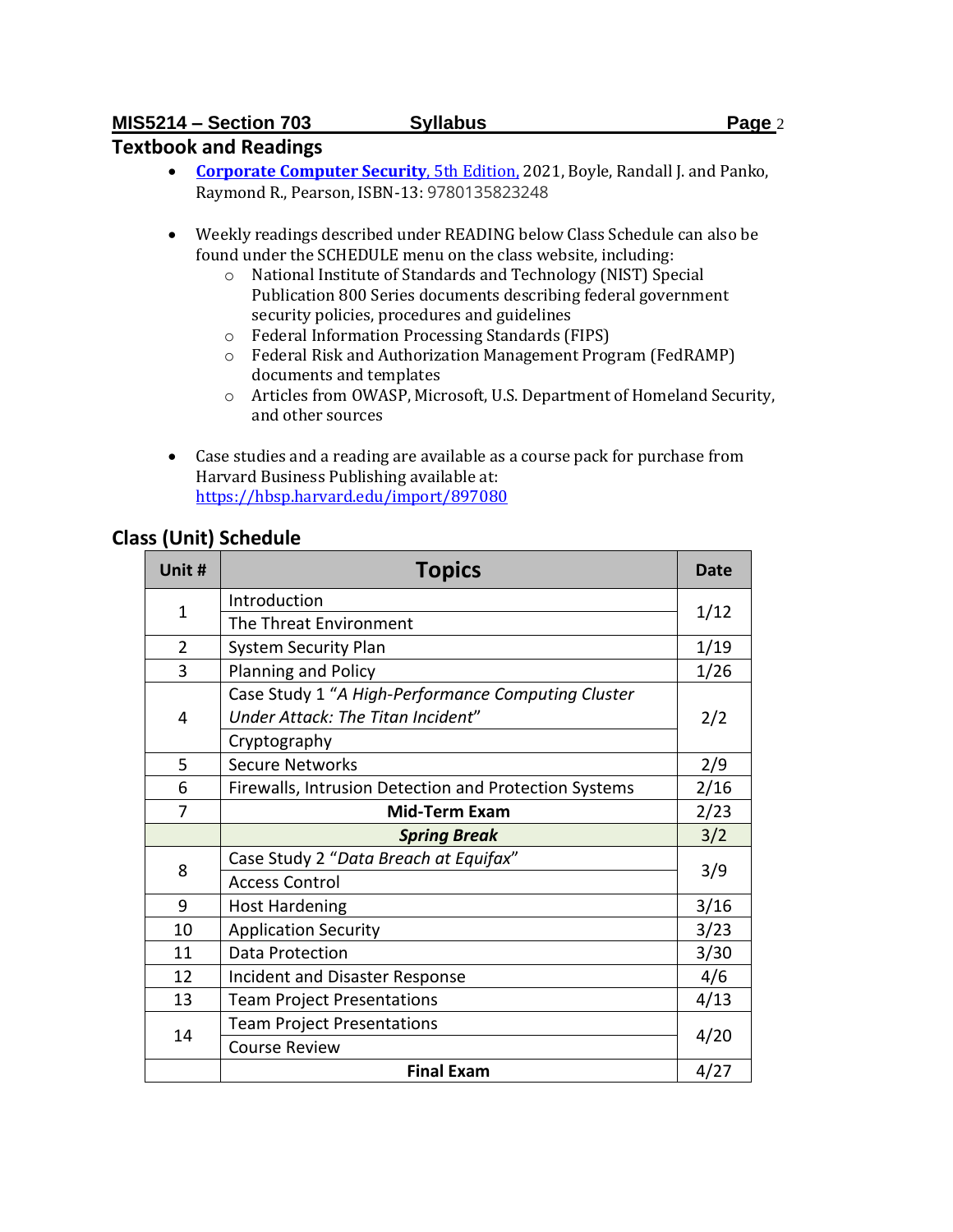# **Readings**

| Unit #         | <b>Readings</b>                                                                                                                                                                                                                                                                                                                                                                                                                                                                                                                                                                                                                                                                                    |
|----------------|----------------------------------------------------------------------------------------------------------------------------------------------------------------------------------------------------------------------------------------------------------------------------------------------------------------------------------------------------------------------------------------------------------------------------------------------------------------------------------------------------------------------------------------------------------------------------------------------------------------------------------------------------------------------------------------------------|
| 1              | Boyle and Panko: Chapter 1 The Threat Environment<br>Ross, J.W., Weill P., and Robertson D.C. (2008), "Implement the<br>$\bullet$<br>Operating Model Via Enterprise Architecture" (in the Harvard<br><b>Business Publishing course pack)</b>                                                                                                                                                                                                                                                                                                                                                                                                                                                       |
| $\overline{2}$ | NIST SP 800-100 "Information Security Handbook: A Guide for<br>$\bullet$<br>Managers", Chapter 10 Risk Management, pp.84-95<br>NIST SP 800-18r1 "Guide for Developing Security Plans for<br>$\bullet$                                                                                                                                                                                                                                                                                                                                                                                                                                                                                              |
|                | Federal Information Systems", pp. 18-26<br>"FedRAMP System Security Plan (SSP) High Baseline Template"                                                                                                                                                                                                                                                                                                                                                                                                                                                                                                                                                                                             |
| 3              | Boyle and Panko, Chapter 2 Planning and Policy<br>NIST SP 800-100 "Information Security Handbook: A Guide for<br>Managers", Chapter 8 - Security Planning, pp.67-77<br>NIST SP800-60V1R1 "Guide for Mapping Types of Information and<br>$\bullet$<br><b>Information Systems to Security Categories"</b> , pp.1-34<br>FIPS 200 "Minimum Security Requirements for Federal Information<br>and Information Systems", pp.1-9<br>NIST SP 800-53r5 "Security and Privacy Controls for Information<br>Systems and Organizations", pp.1-17<br>NIST SP 800-53B "Control Baselines for Information Systems and<br>Organizations", pp. 1-15<br>NIST SP 800-53Ar4" Assessing Security and Privacy Controls for |
| 4              | Federal Information and Information Systems", pp.1-28<br>Boyle and Panko, Chapter 3 Cryptography<br>• Case Study 1 "A High-Performance Computing Cluster Under<br>Attack: The Titan Incident" (in the Harvard Business Publishing<br>course pack)                                                                                                                                                                                                                                                                                                                                                                                                                                                  |
| 5              | Boyle and Panko, Module A "Networking Concepts" and Chapter 4<br>"Secure Networks"<br>NIST SP 800-145 "The NIST Definition of Cloud Computing"<br>An Introduction to DDoS - Distributed Denial of Service Attack<br>• Public Key Infrastructure and X.509 Public Key Certificates                                                                                                                                                                                                                                                                                                                                                                                                                  |
| 6              | • Boyle and Panko: Chapter 6 Firewalls<br>Basile, C., Matteo, M.C., Mutti, S. and Paraboschi, S, "Detection of<br>Conflicts in Security Policies", in Vacca, J.R. (2017) Computer<br>and Information Security Handbook, Third Edition, Chapter 55. pp.<br>781-799.                                                                                                                                                                                                                                                                                                                                                                                                                                 |
| 8              | Boyle and Panko, Chapter 5 Access Control<br>NIST SP 800 63-3 "Digital Identity Guidelines"<br>NIST SP 800 63A "Digital Identity Guidelines Enrollment and<br><b>Identity Proofing"</b><br>NIST SP 800 63B "Digital Identity Guidelines Authentication and<br>$\bullet$<br><b>Lifecycle Management"</b><br>Case Study 2 "Data Breach at Equifax" (in the Harvard<br>$\bullet$<br><b>Business Publishing course pack)</b>                                                                                                                                                                                                                                                                           |
| 9              | Boyle and Panko, Chapter 7 Host Hardening<br>$\bullet$<br><b>NIST SP 800-123 Guide to General Sever Security</b>                                                                                                                                                                                                                                                                                                                                                                                                                                                                                                                                                                                   |
| 10             | Boyle and Panko, Chapter 8 Application Security<br>$\bullet$<br><b>OWASP Top 10, Introduction</b><br>How to use the OWASP Top 10 as a standard                                                                                                                                                                                                                                                                                                                                                                                                                                                                                                                                                     |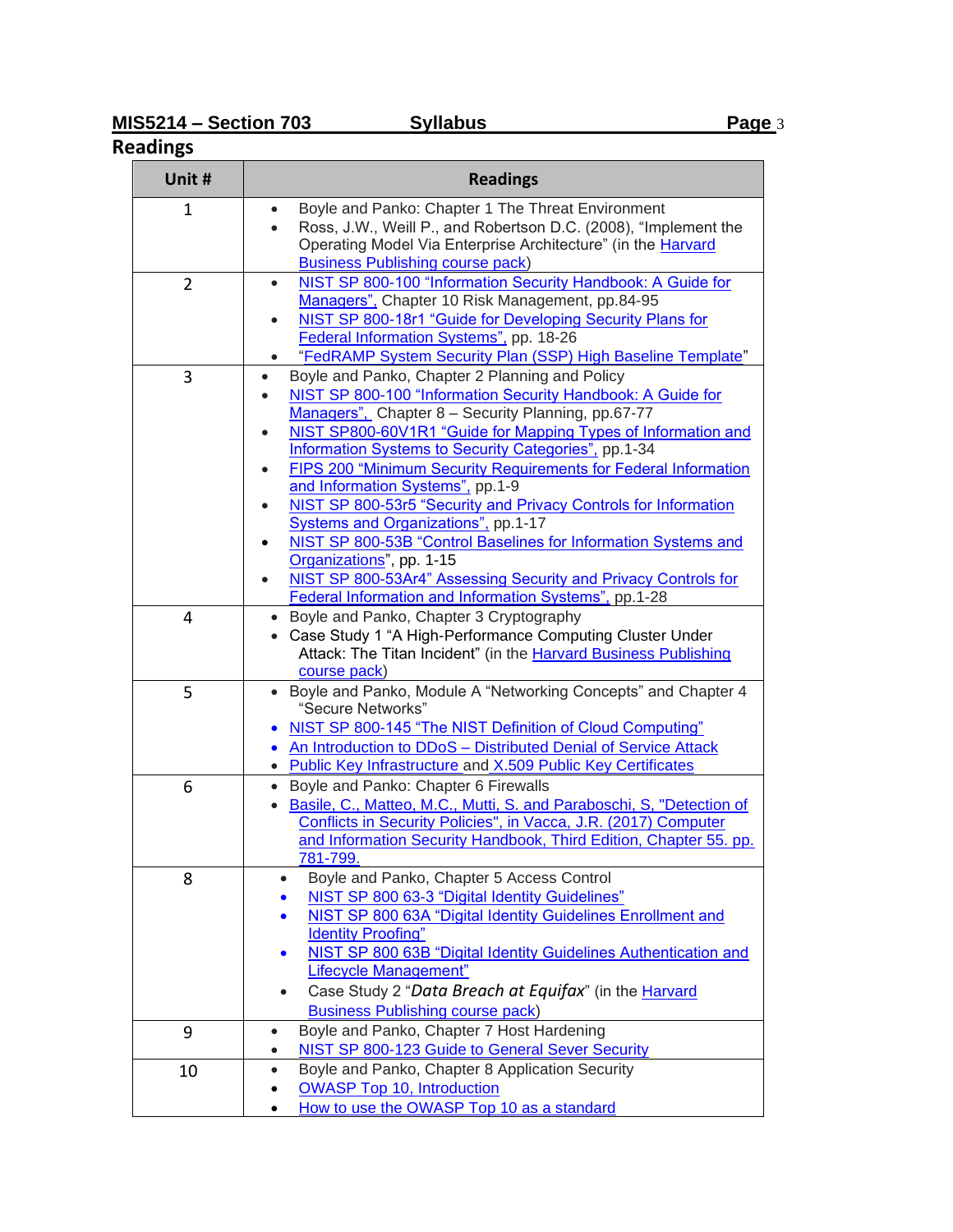| <b>MIS5214 - Section 703</b> |           | <b>Syllabus</b>                                                                                                     | Page 4 |
|------------------------------|-----------|---------------------------------------------------------------------------------------------------------------------|--------|
|                              |           | How to start an AppSec program with OWASP Top 10<br><b>OWASP Attack Surface Cheat Sheet</b>                         |        |
| 11                           |           | Boyle and Panko, Chapter 9 Data Protection                                                                          |        |
| 12                           | $\bullet$ | Boyle and Panko, Chapter 10 Incident & Disaster Response<br>NIST SP 800 34r1 Contingency Planning Guide for Federal |        |
|                              |           | <b>Information Systems</b>                                                                                          |        |

# **Assignments**

Course assignments, readings and case studies have been carefully chosen to bring the real world into class discussion while also illustrating fundamental concepts. You are responsible for completing the weekly readings prior to class and posting your assignments to the class website.

You will find the readings for each week posted to the class website under the SCHEDULE menu item. Be sure to check for updates to the list of readings for the week one week prior to each class. In addition to readings, you will also find resource materials and details of problem-solving assignments for the coming week's class under the SCHEDULE menu:

SCHEDULE -> First Half of Semester/Second Half of Semester -> Week#-Topic**.** 

In addition to completing the reading assignments, you are also responsible for submitting the following deliverables on-time, according to the schedule provided:

**1. One Key Point Taken from Each Assigned Reading:** To facilitate preparation and active participation in class you are required to summarize and discuss one key point you took from each assigned reading.

Each **Thursday** you will find a series of posts on the class web site referencing the readings and assignments for the coming week. There will be one post corresponding to each reading assigned that week. Post a few sentences of thoughtful analysis about one key point you took from each assigned reading by **midnight Sunday** the week they are due.

**2. One Question You Would Ask Your Fellow Classmates to Facilitate Discussion.**  Among the posts provided for the coming week you will find one specifically designated for posting a question to ask your fellow classmates to facilitate discussion of the coming week's topic. Post your question by **midnight Sunday** the week it is due.

**Case Studies.** You will prepare and participate in two case study analyses during the semester. I will provide several questions to help you prepare to discuss each case study. Answer the questions in a way that demonstrates the depth of your understanding of the security and audit concerns represented by the case.

Case study analysis is a 3-phase process:

i. Individual preparation of each case study analysis is done as a homework assignment that has you answering questions intended to prepare you for contributing in a group discussion meeting.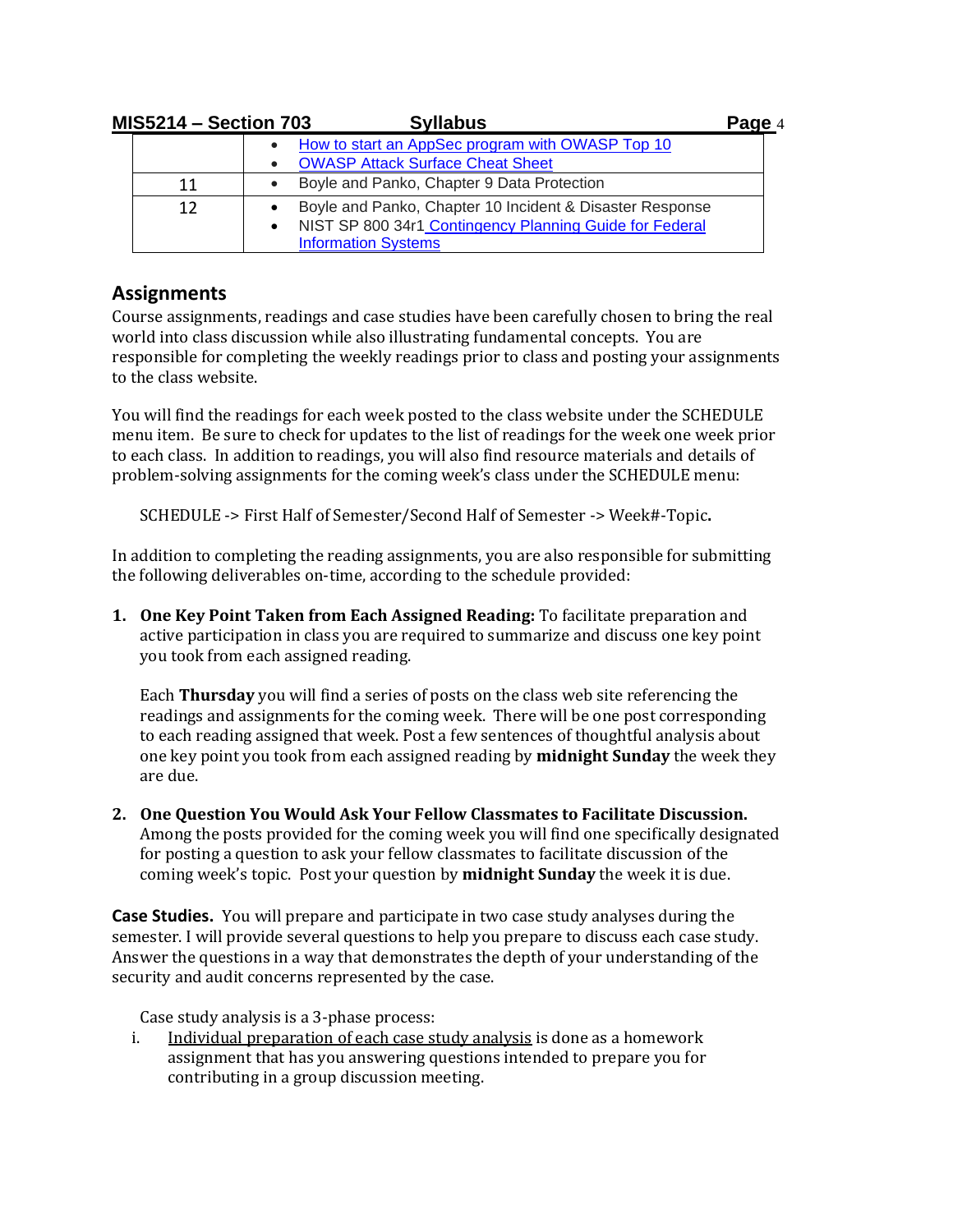Your analysis of the case will prepare you to learn from what others say. To fully benefit from the interchange of ideas about a case's problem, however, you must possess a good understanding of the facts of the case and have your own ideas. Studying the case, doing your homework and answering the questions readies you to react to what others say. This is how we learn.

- ii. Group discussions are informal sessions of give and take. Come with your own ideas and leave with better understanding. By pooling your insights with the group you advance your own analysis. Discussions within small groups is also helpful for those uncomfortable talking in large classes to express their views and gain feedback.
- iii. Class discussion advances learning from the case, but does not solve the case. Rather it helps develop your understanding why you need to gain more knowledge and learn concepts that provide the basis of your intellectual toolkit you develop in class and apply in practice.

Upload your answers to the case study questions to your Canvas folder no later than **Sunday at Midnight** of the week it is due. Below is the schedule for the Case Studies:

| Unit # | <b>Case Study</b>                                   | Due  | <b>Discussion</b> |
|--------|-----------------------------------------------------|------|-------------------|
|        | Case Study 1: "A High-Performance Computing Cluster | 1/30 | 2/2               |
|        | Under Attack: The Titan Incident"                   |      |                   |
|        | Case Study 2: "Data Breach at Equifax"              | 3/6  | 3/9               |

Your written answers to the questions should not exceed one single-spaced page using 11 point Times New Roman font with one-inch margins. Be sure to include each question (including number) along with the answers in your document. Do not prepare a separate cover page. Instead put your name, the class and section number (MIS5214-703), and the case name in the top-left corner of the header.

*You will name your submitted document file and upload it to your Canvas using the following file naming convention: class and section number (e.g. MIS5214-703), followed by a dash ("-"), followed by your name, followed by a dash, followed by the Case for the assignment. For example: MIS5214-703-David-Lanter-Case1.pdf.*

*Note: Late submissions will result in loss of 50% credit earned.* 

# **Participation**

Much of your learning will occur as you prepare for and participate in discussions about the course material. In addition to fulfilling your weekly assignments you are required to: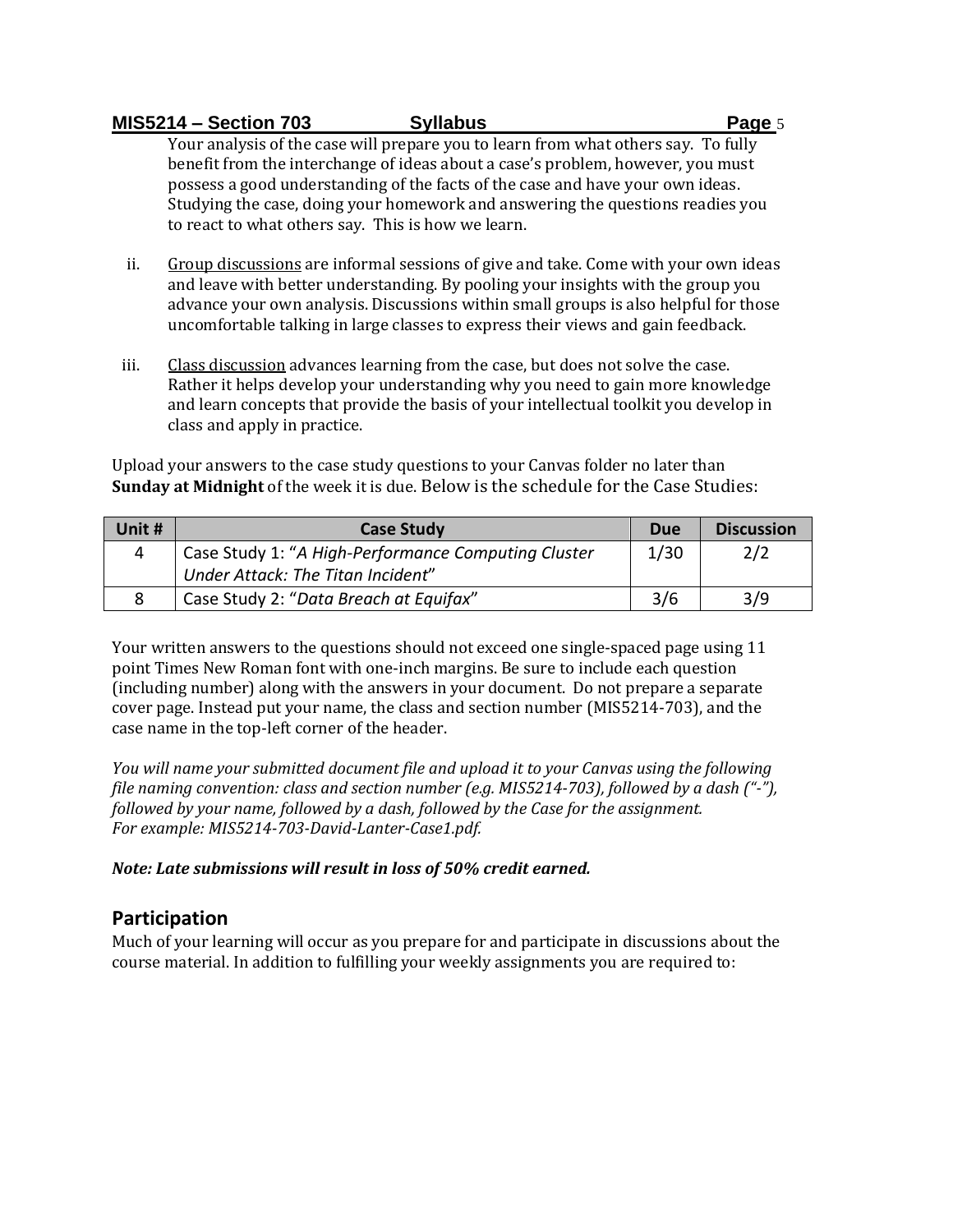**1. Comment on your classmates' discussion questions and/or key points they took away from the readings:** Read your classmates' discussion questions and key points they took away from the assigned readings, and contribute at least three (3) substantive posts that include your thoughtful answers to their discussion questions and/or comments on the key points made about the readings. Your posting of your three comments is due **Tuesday by noon.** 

**2. Post an article to the "In the News" Post:** Contribute a link and a brief summary. Be prepared to discuss in class an article you found about a current event in the Information Security arena. An ideal article would be tied thematically to the topic of the week. However, any article you find interesting and would like to share is welcome. The deadline for posting is **Tuesday by noon.** 

Evaluation online and in-class will be based on what you contribute, not simply what you know. **Frequency** and **quality** of your contributions are equally important.

### *Note: Late submissions for participation deadlines will result in no (0) credit earned for Comments and In the News articles.*

# **Team Project**

By class 4, students will be organized into teams that work together on case studies and on the Team Project. Each team will be responsible for researching, developing and presenting a system security plan for a cloud-based enterprise information system. The plan will include technical specifications and diagrams illustrating the security architecture of an information system. The team will develop and deliver a 15-minute presentation on the system's security architecture, followed by 15-minutes of questioning by the other project teams.

| Unit # | <b>Team Project Schedule</b>                                  | <b>Due</b> |
|--------|---------------------------------------------------------------|------------|
| 8      | 1 <sup>st</sup> Rough Draft System Security Plan (SSP) review | 3/23       |
| 10     | 2 <sup>nd</sup> Draft SSP review                              | 3/30       |
| 11     | 3rd Draft SSP review                                          | 4/6        |
| 12     | <b>Presentation of Final Deliverables</b>                     | 4/13       |
| 13     | <b>Presentation of Final Deliverables</b>                     | 4/20       |

Below is the schedule for the Team Projects:

**Draft System Security Plans:** For these assignments you and your team should schedule time and meet with your instructor to review and gain feedback on your security architecture solution. You may produce system and security architecture diagrams using a graphic drawing software tool of your choosing, (e.g. [https://app.diagrams.net/,](https://app.diagrams.net/) PowerPoint, Microsoft Visio, etc.)

*Final deliverable document submission instructions: Put your name, class section number and the week of the assignment in the top-left corner of the header of the document. Name your submitted document file using the following naming convention and upload it to your Canvas. File naming convention: course number (MIS5214), followed by a dash ("-"), followed by your name (first-last), followed by an underscore ("dash"),*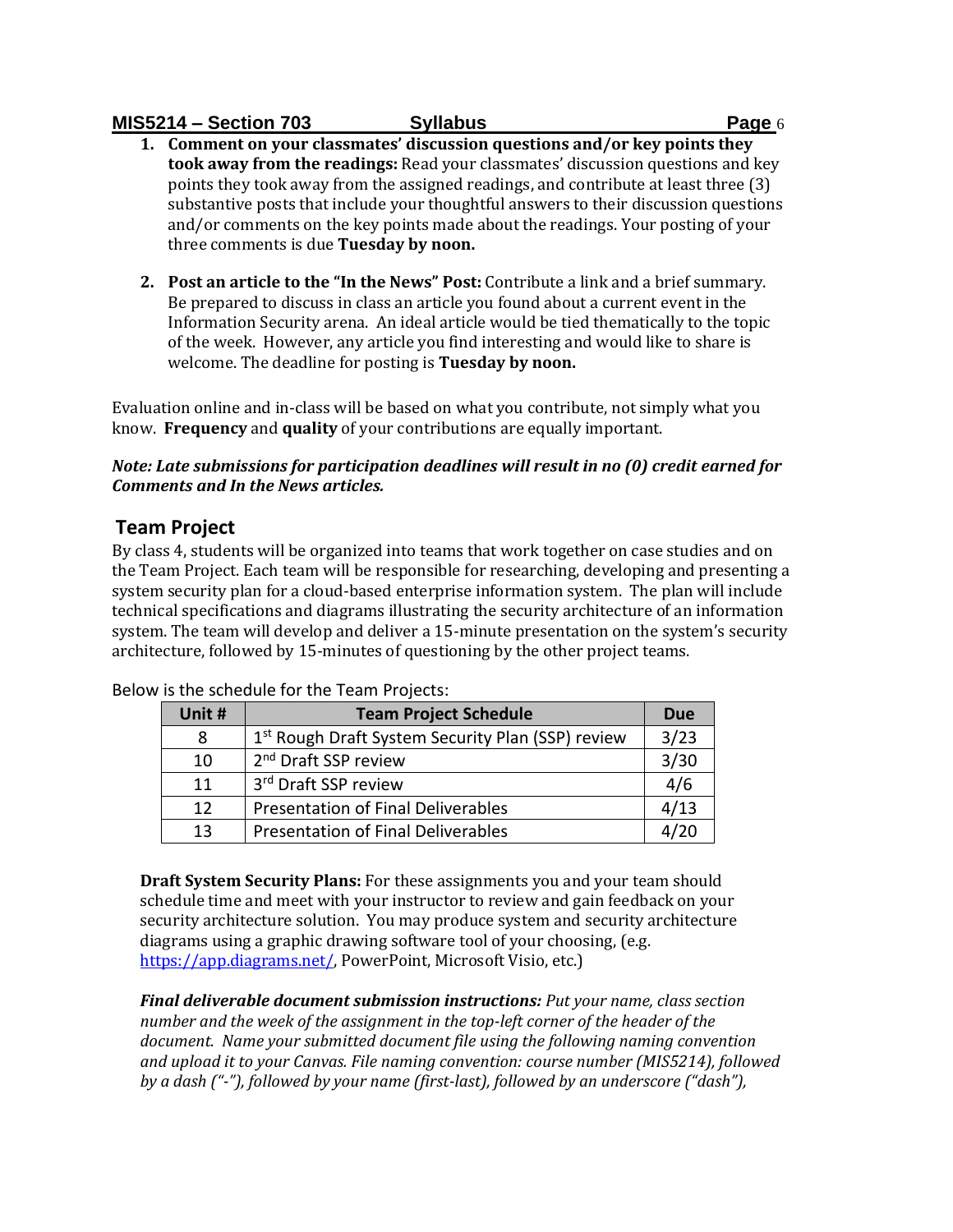*followed by the name of the assignment. For example: MIS5214-David-Lanter\_2ndDraft-SSP.pdf.* 

### **Exams**

There will be two exams given during the semester: Mid-Term and Final exams. Together these exams are weighted 20% of your final grade.

Below is the Exam schedule:

| Unit # | Exam     | <b>Date</b> |
|--------|----------|-------------|
|        | Mid-Term | 3/3         |
|        | Final    | <b>C/4</b>  |

You will have a fixed time (e.g. 120 minutes) to complete the exam. Mid-Term Exam will occur during class on February 23, and Final Exam will occur during finals week during class time on May 4. In general, the final exam will be cumulative.

A missed exam can only be made up in the case of documented and verifiable extreme emergency-situation. No make-up is possible for Final Exam.

# **Weekly Cycle**

As outlined above in the **Assignments, Participation, Case Studies and Team Project** sections, much of your learning will occur as you prepare for and participate in discussions about the course content. To facilitate learning the course material, we will discuss course material on the class blog in between classes. Each week this discussion will follow this cycle:

| When            | <b>Actor</b> | Task                                                      | <b>Type</b>   |
|-----------------|--------------|-----------------------------------------------------------|---------------|
| Thursday        | Instructor   | Post readings & assignment questions                      | Assignment    |
| Sunday midnight | Student      | Post key points from readings, question for<br>classmates | Assignment    |
| Sunday midnight | Student      | Case study answers                                        | Assignment    |
| Tuesday noon    | Student      | Post 3 comments and In The News article                   | Participation |
| Wednesday       | Both of Us   | Class meeting                                             | Participation |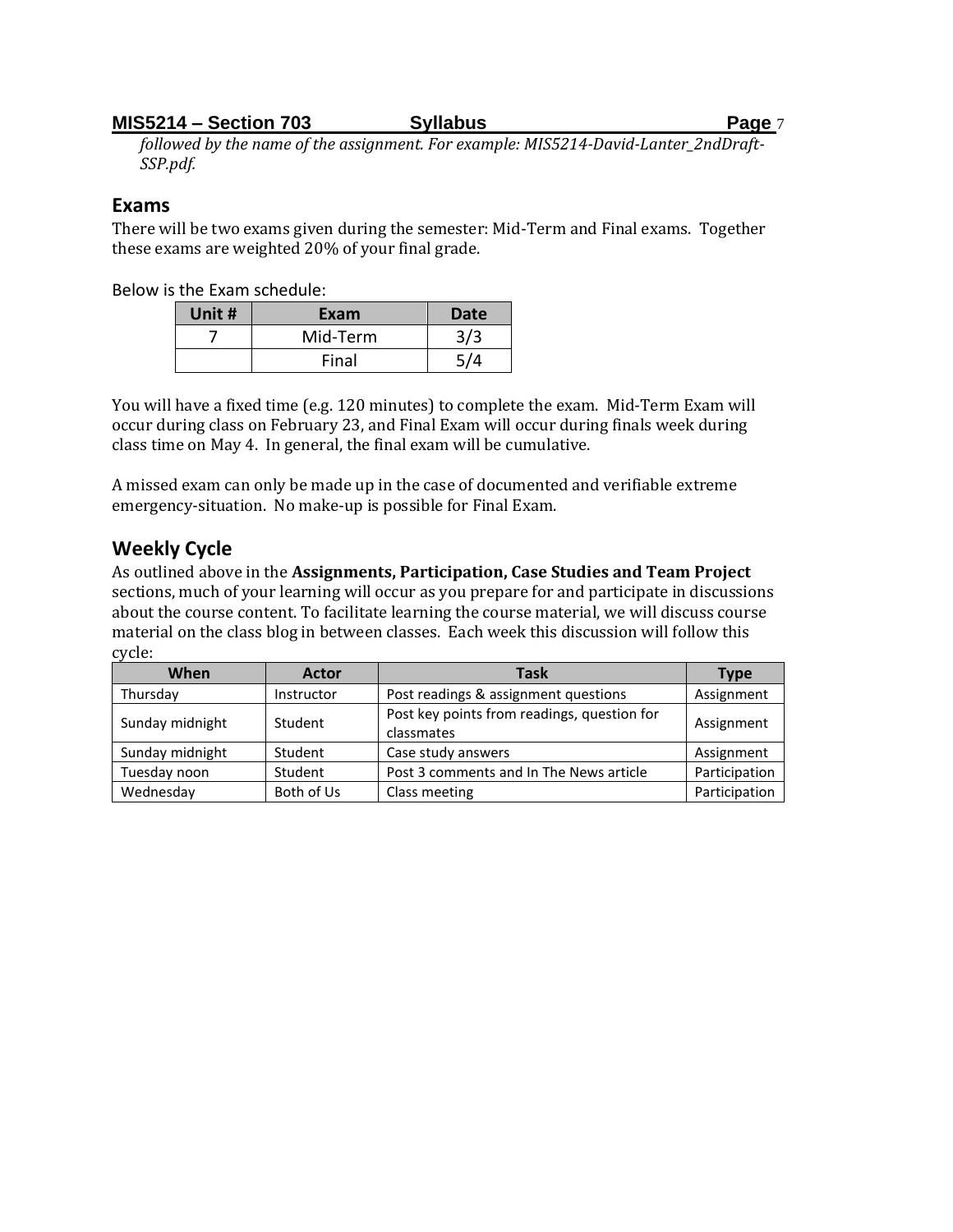# **MIS5214 – Section 703 Syllabus Page** 8 **Evaluation and Grading**

| <b>Item</b>         | Weight |
|---------------------|--------|
| Assignments         | 25%    |
| Participation       | 25%    |
| <b>Team Project</b> | 25%    |
| Exams               | 25%    |
|                     | 100%   |

| <b>Grading Scale</b> |    |           |    |
|----------------------|----|-----------|----|
| $94 - 100$           | А  | $73 - 76$ | C  |
| $90 - 93$            | А- | $70 - 72$ | r- |
| $87 - 89$            | B+ | $67 - 69$ | D+ |
| $83 - 86$            | B  | $63 - 66$ | D  |
| $80 - 82$            | B- | $60 - 62$ | D- |
| $77 - 79$            | ∩+ | Below 60  |    |

# **Grading Criteria**

The following criteria are used for evaluating assignments. You can roughly translate a letter grade as the midpoint in the scale (for example, an A- equates to a 91.5).

| Criteria                                                                                                                                                                                                                                                                                                                                                                                                                                    | Grade             |
|---------------------------------------------------------------------------------------------------------------------------------------------------------------------------------------------------------------------------------------------------------------------------------------------------------------------------------------------------------------------------------------------------------------------------------------------|-------------------|
| The assignment consistently exceeds expectations. It demonstrates originality of<br>thought and creativity throughout. Beyond completing all of the required elements, new<br>concepts and ideas are detailed that transcend general discussions along similar topic<br>areas. There are no mechanical, grammatical, or organization issues that detract from<br>the ideas.                                                                 | A- or A           |
| The assignment consistently meets expectations. It contains all the information<br>prescribed for the assignment and demonstrates a command of the subject matter.<br>There is sufficient detail to cover the subject completely but not too much as to be<br>distracting. There may be some procedural issues, such as grammar or organizational<br>challenges, but these do not significantly detract from the intended assignment goals. | $B-, B, B+$       |
| The assignment fails to consistently meet expectations. That is, the assignment is<br>complete but contains problems that detract from the intended goals. These issues may<br>be relating to content detail, be grammatical, or be a general lack of clarity. Other<br>problems might include not fully following assignment directions.                                                                                                   | $C - C$ , $C + C$ |
| The assignment constantly fails to meet expectations. It is incomplete or in some other<br>way consistently fails to demonstrate a firm grasp of the assigned material.                                                                                                                                                                                                                                                                     | Below C-          |

# **Late Assignment Policy**

An assignment is considered late if it is turned in after the assignment deadlines stated above. No late assignments will be accepted without penalty unless arrangements for validated unusual or unforeseen situations have been made.

- Participation comments and In The News articles cannot be turned in late. If you miss contributing prior to the deadlines for class that week you will receive no credit for it.
- Late Assignments will be assessed **a 50% penalty** each day they are late.
- Plan ahead and backup your work. *Equipment failure is not an acceptable reason for turning in an assignment late.*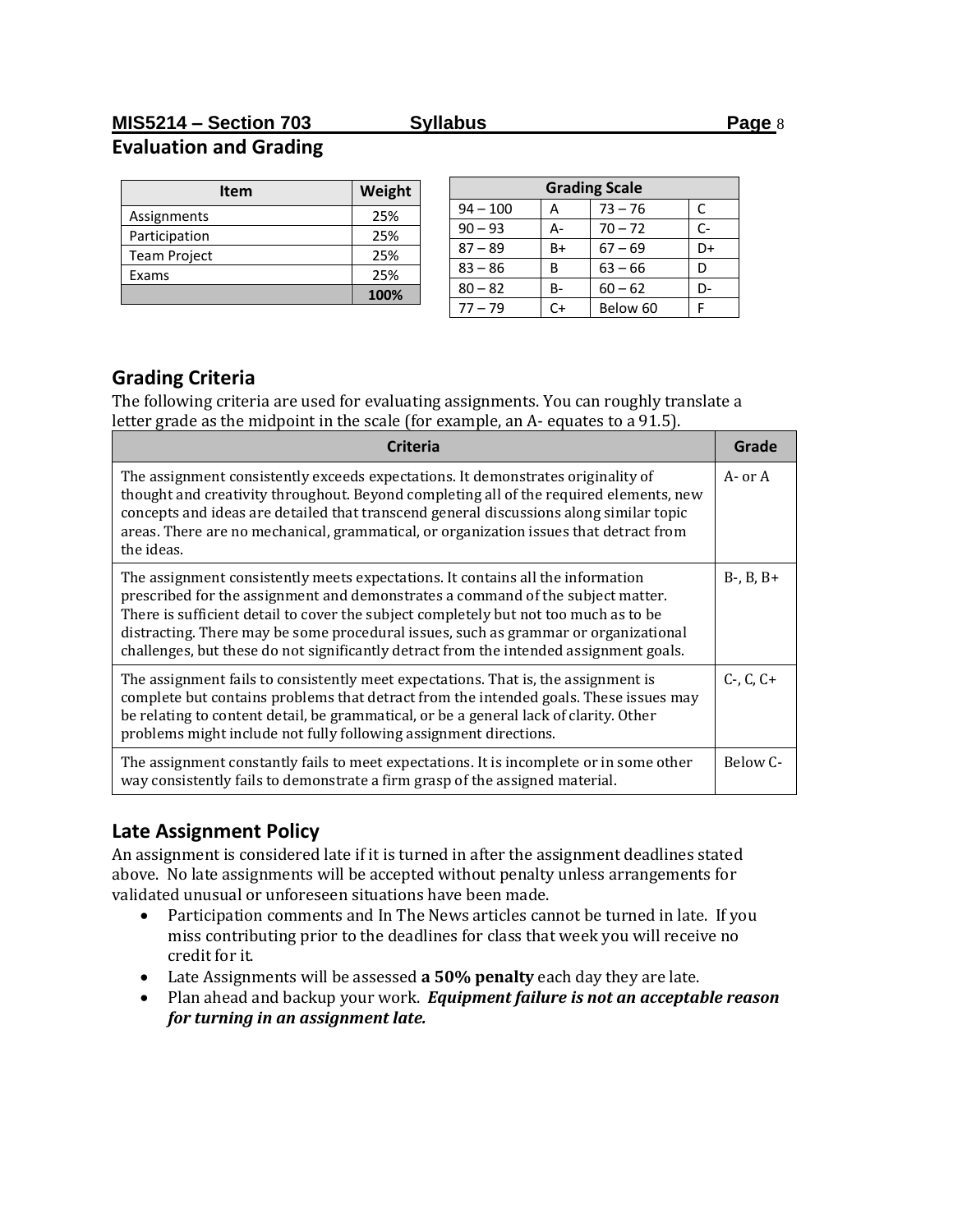# **University Policies**

### **TEMPLE AND COVID-19**

Temple University's motto is Perseverance Conquers, and we will meet the challenges of the COVID pandemic with flexibility and resilience. The university has made plans for multiple eventualities. Working together as a community to deliver a meaningful learning experience is a responsibility we all share: we're in this together so we can be together.

### **Attendance Protocol and Your Health**

Instructors are required to ensure that attendance is recorded for each in-person or synchronous online class session. The primary reason for documentation of attendance is to facilitate contact tracing, so that if a student or instructor with whom you have had close contact tests positive for COVID-19, the university can contact you. Recording of attendance will also provide an opportunity for outreach from student services and/or academic support units to support students should they become ill. Faculty and students agree to act in good faith and work with mutual flexibility. The expectation is that students will be honest in representing class attendance.

### **Video Recording and Sharing Policy**

Any recordings permitted in this class can only be used for the student's personal educational use. Students are not permitted to copy, publish, or redistribute audio or video recordings of any portion of the class session to individuals who are not students in the course or academic program without the express permission of the faculty member and of any students who are recorded. Distribution without permission may be a violation of educational privacy law, known a[s FERPA a](https://bulletin.temple.edu/undergraduate/academic-policies/ferpa/)s well as certain copyright laws. Any recordings made by the instructor or university of this course are the property of Temple University. Any unauthorized redistribution of video content is subject to review by the Dean's office, and the University Disciplinary Committee. Penalties can include receiving an F in the course and possible expulsion from the university. This includes but is not limited to: assignment video submissions, faculty recorded lectures or reviews, class meetings (live or recorded), breakout session meetings, and more.

### **Code of Conduct Statement for Online Classes Online Behavior**

Students are expected to be respectful of one another and the instructor in online discussions. The goal is to foster a safe learning environment where students feel comfortable in discussing concepts and in applying them in class. If for any reason your behavior is viewed as disruptive to the class, you will be asked to leave and you will be marked absent from that class. Please read the university policy concerning disruptive behavior:

*The disruptive student is one who persistently makes inordinate demands for time and attention from faculty and staff, habitually interferes with the learning environment by disruptive verbal or behavioral expressions, verbally threatens or abuses college personnel, willfully damages college property, misuses drugs or alcohol on college premises, or physically threatens or assaults others. The result is the disruption of academic, administrative, social, or recreational activities on campus.*

### **Online Classroom Etiquette**

The expectation is that students attending online courses will behave in the same manner as